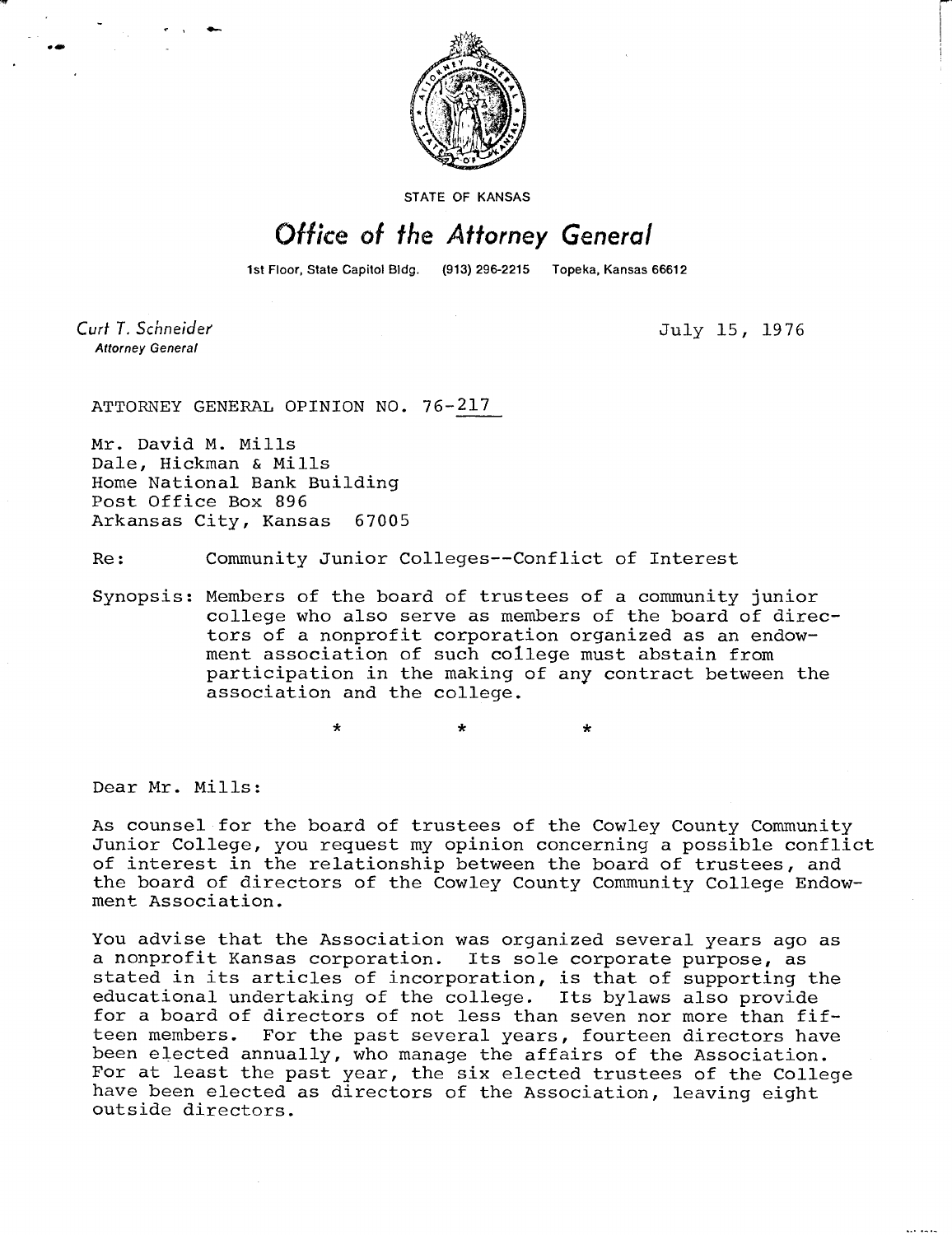Mr. David M. Mills Page Two July 15, 1976

The principal activity of the Association is raising funds for scholarships. In addition, it has purchased two buildings which it leases directly as student housing. It has purchased a small quantity of cosmetology equipment which the college is leasing and paying for out of cosmetology revenues. In addition, it has purchased several lots on which carpentry students have constructed<br>residential housing. In the latter instance, the Association also In the latter instance, the Association also provides all building materials and sells the completed units, one<br>per year. In the course of their dealings, no public funds pass In the course of their dealings, no public funds pass from the College to the Endowment Association, and it is not contemplated that there will be.

K.S.A. 1975 Supp. 75-4304 states in pertinent part thus:

"(a) No public officer or employee shall in his capacity as such officer or employee, make or participate in the making of a contract with any person or business by which he is employed or in whose business he has a substantial interest, and no such person or business shall enter into any contract where any public officer or employee, acting in such capacity, is a signatory to or a participant in the making of such contract and is employed by or has a substantial interest in such person or business. A public officer or employee does not make or participate in the making of a contract if he abstains from any action in regard to the contract."

The term "business" is defined by K.S.A. 1975 Supp. 75-4301 to include "[a]ny corporation, association, partnership, proprietorship, trust, joint venture, and every other business interest, including ownership or use of land for income." The definition does not distinguish between for-profit and nonprofit corporations, and presumptively, the phrase "any corporation" must be taken at face value. The term "substantial interest" is defined to include "the holding of the position of officer or director of any business, irrespective of the amount of compensation or remuneration received by the person holding any such position." It may be argued that the Endowment Association is not a "business." However, it is indeed a corporation, engaged in the raising of funds and the management of assets for the purpose of generating revenue for student scholarships and other uses of the college, and may reasonably be deemed to be engaged in business activities.